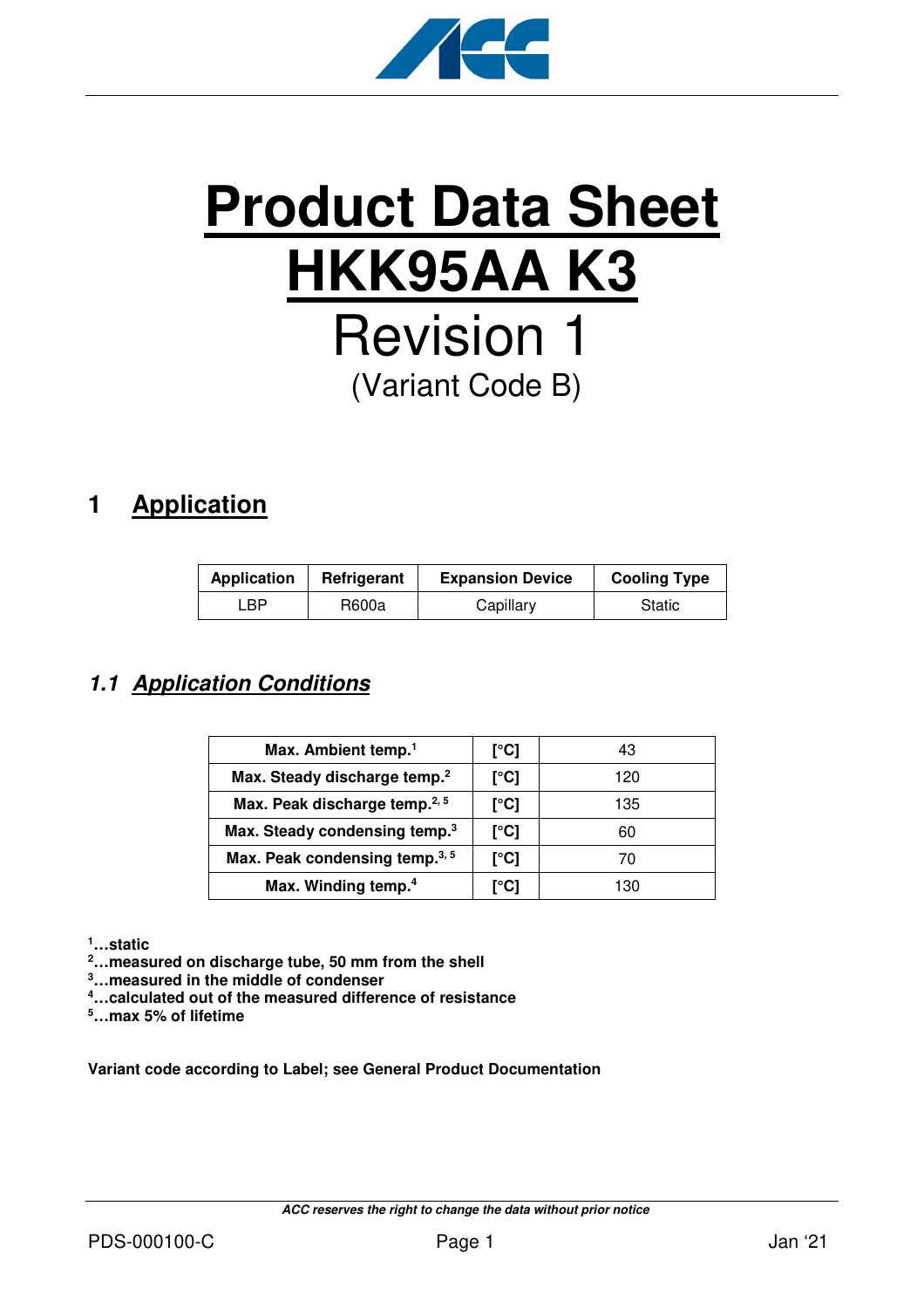

# **2 Mechanical Data**

| <b>Displacement</b>     | [cm <sup>3</sup> ] | 9,6         |
|-------------------------|--------------------|-------------|
| Net Weight <sup>1</sup> | [kg]               | 8,9         |
| Oil Type                |                    | mineral     |
| Oil Charge              | [ml]               | 165         |
| <b>Oil Viscosity</b>    | [cst]              | 5           |
| <b>Suction muffler</b>  |                    | Semi direct |
| <b>Free Gas Volume</b>  | [cm <sup>3</sup> ] | 1540        |
| Length L                | [mm]               | 194,2       |
| <b>Width W</b>          | [mm]               | 151,5       |
| Height H                | [mm]               | 167         |

#### **1 ...Compressor without accessories**





 **ACC reserves the right to change the data without prior notice**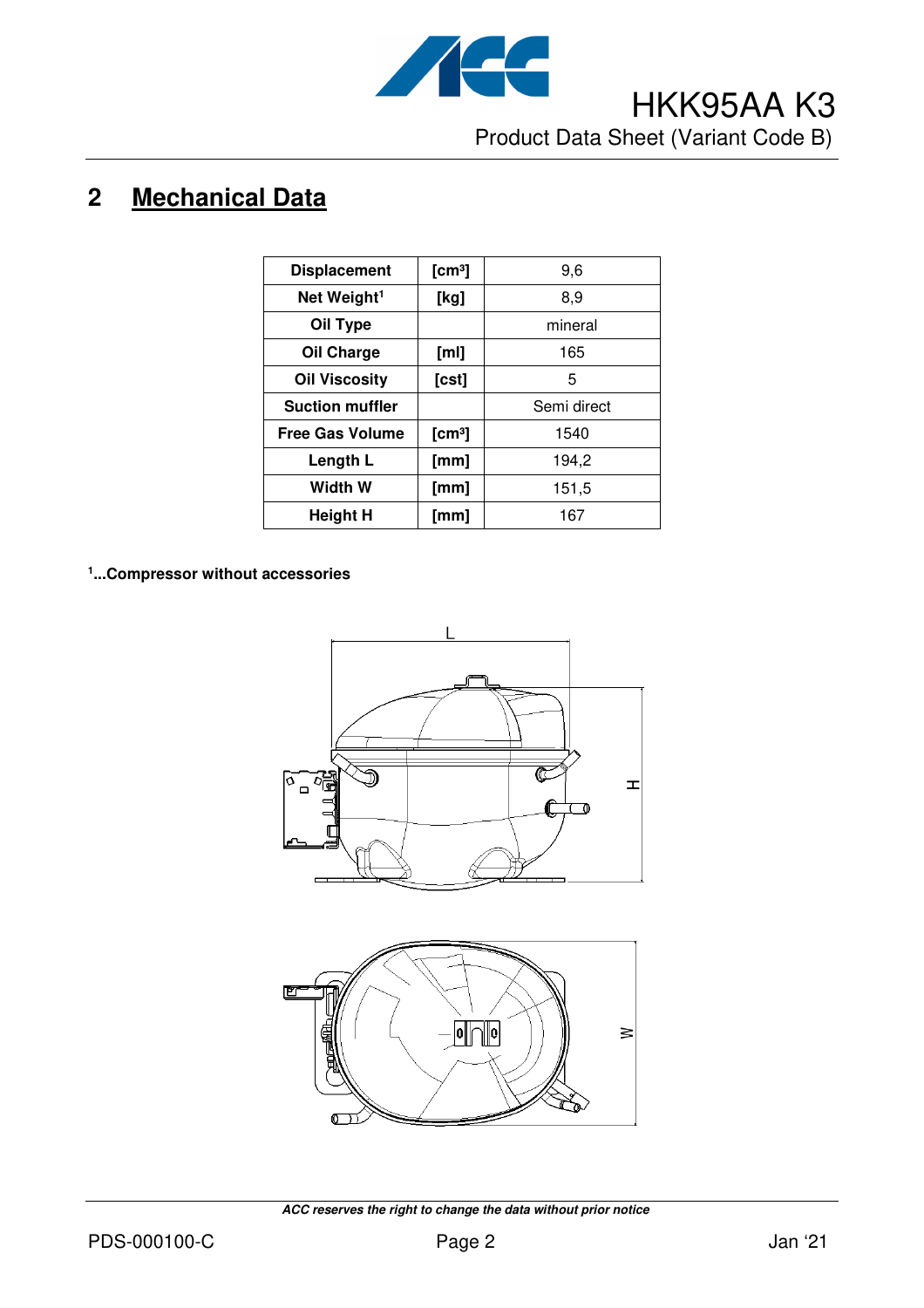

# **3 Electrical Data**

| <b>Power supply</b>                                 | [V]  | $220 - 240$ |
|-----------------------------------------------------|------|-------------|
| Voltage range <sup>1</sup>                          | [V]  | 187 - 264   |
| <b>Frequency</b>                                    | [Hz] | 50          |
| <b>Phase</b>                                        | [ph] |             |
| Motor type                                          |      | <b>RSCR</b> |
| Locked rotor current @ steady<br>state              | [A]  | 3,9         |
| Max. Locked rotor current /<br>measured after 4 sec | [A]  | 9,8/4,1     |
| Main wind. Resistance @ 25°C                        | [Ω]  | 23,0        |
| Start wind. Resistance $@$ 25 $°C$                  | וΩן  | 19.1        |

<sup>1</sup>...Operating and starting (starting condition @ +43°C windings temperature, 3,5 barA equalized **pressure)** 

**All data measured according to EN 60335** 

#### **3.1 Electrical Component Data**

| <b>Terminal board</b>  |           | ECC.             |
|------------------------|-----------|------------------|
| <b>Starting device</b> | Code      | K <sub>100</sub> |
| <b>PTC</b>             | Type      |                  |
| <b>Run Capacitor</b>   | $[\mu F]$ |                  |

### **3.2 Motor Protector**

| <b>Motor Protector</b> | <b>BDG</b> | Senbao    |
|------------------------|------------|-----------|
| Type                   | AE 15 BU x | B80 120 x |
| Code                   | FC.        | мн        |

 **ACC reserves the right to change the data without prior notice**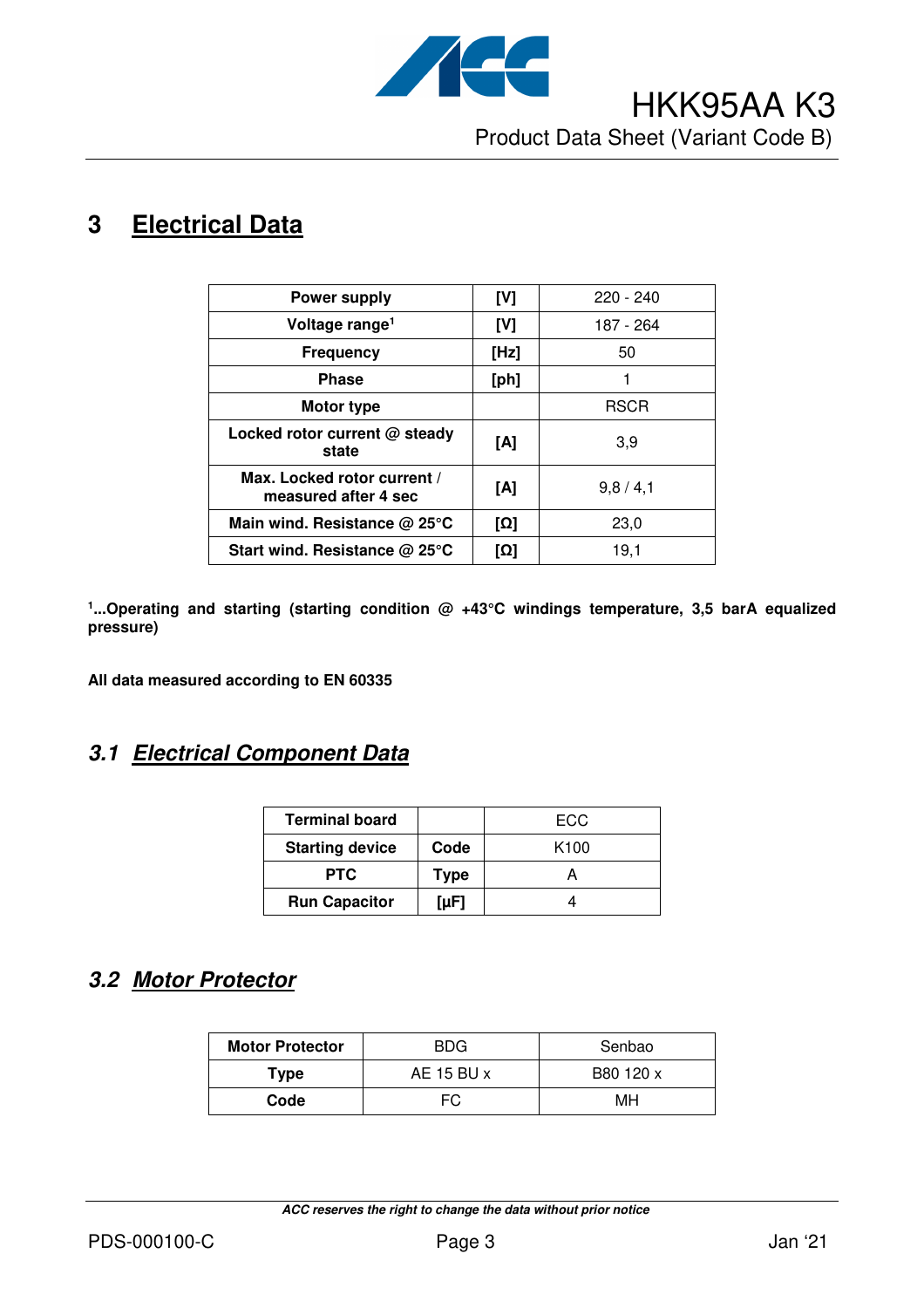

# **4 Performance Data**

## **4.1 Cooling Capacity, COP and Input Power**

**Performance Table Cooling Capacity @ ASHRAE / EN12900 (CECOMAF); 220V, 50Hz; [W]:** 

|            | Evap. temp. $[°C]$           |                 | $-35$ | -30   | $-25$ | $-23.3$ | $-20$ | $-15$ | $-10$ |
|------------|------------------------------|-----------------|-------|-------|-------|---------|-------|-------|-------|
|            | 40                           |                 | 93,7  | 124,1 | 161,2 | 175,4   | 205,2 | 255,9 | 313,4 |
| ල          | ုတ္                          | 45              | 90,3  | 121,0 | 158,6 | 173,0   | 203,0 | 254,2 | 312,2 |
| temp.      | ASHRAE                       | 50              | 86,8  | 118,0 | 156,0 | 170,5   | 200,9 | 252,6 | 311.1 |
|            |                              | 55              | 83,4  | 115,0 | 153,4 | 168,1   | 198,7 | 252,0 | 313,0 |
| Condensing |                              | 60              | 79,9  | 111,9 | 150,8 | 165,6   | 196,6 | 249,3 | 308,9 |
|            | EN12900<br>(CECOMAF)<br>[°C] | C <sub>55</sub> | 69,0  | 95,0  | 126,0 | 139,0   | 164,0 | 207,0 | 257,0 |

#### **Performance Table COP with RC @ ASHRAE / EN12900 (CECOMAF); 220V, 50Hz; [W/W]:**

| Evap. temp. $[°C]$ |                                     | $-35$           | $-30$ | $-25$ | $-23,3$ | $-20$ | $-15$ | $-10$ |      |
|--------------------|-------------------------------------|-----------------|-------|-------|---------|-------|-------|-------|------|
|                    |                                     | 40              | 1,49  | 1,74  | 1,99    | 2,07  | 2,24  | 2,49  | 2,74 |
| ☺                  | ုတ္                                 | 45              | 1,42  | 1,66  | 1,90    | 1,98  | 2,14  | 2,38  | 2,62 |
| temp.              | ASHRAE                              | 50              | 1,35  | 1,58  | 1,81    | 1,89  | 2,04  | 2,27  | 2,49 |
|                    |                                     | 55              | 1,28  | 1,50  | 1,72    | 1,80  | 1,94  | 2,15  | 2,37 |
| Condensing         |                                     | 60              | 1,21  | 1,41  | 1,62    | 1,70  | 1,83  | 2,04  | 2,25 |
|                    | <b>EN12900</b><br>(CECOMAF)<br>[°C] | C <sub>55</sub> | 1,06  | 1,24  | 1,42    | 1,48  | 1,59  | 1,77  | 1,95 |

#### **Performance Table Input Power with RC @ ASHRAE / EN12900 (CECOMAF); 220V, 50Hz; [W]:**

| Evap. temp. $[°C]$ |                                     | $-35$           | -30  | $-25$ | $-23,3$ | -20  | $-15$ | $-10$ |       |
|--------------------|-------------------------------------|-----------------|------|-------|---------|------|-------|-------|-------|
|                    |                                     | 40              | 62,8 | 71,2  | 81,0    | 84,5 | 91,6  | 102,9 | 114,5 |
| ☺                  | ုတ္                                 | 45              | 63,5 | 72,9  | 83,5    | 87,3 | 95,0  | 107,0 | 119,4 |
| temp.              | ASHRAE                              | 50              | 64,3 | 74,8  | 86,3    | 90,4 | 98,7  | 111,5 | 124,7 |
|                    |                                     | 55              | 65,3 | 76,8  | 89,4    | 93,0 | 102,7 | 116,5 | 130,6 |
| Condensing         |                                     | 60              | 66,3 | 79.1  | 92,9    | 97,7 | 107,2 | 122,0 | 137,1 |
|                    | <b>EN12900</b><br>(CECOMAF)<br>[°C] | C <sub>55</sub> | 65,3 | 76,8  | 89,4    | 93,0 | 102,7 | 116,5 | 130,6 |